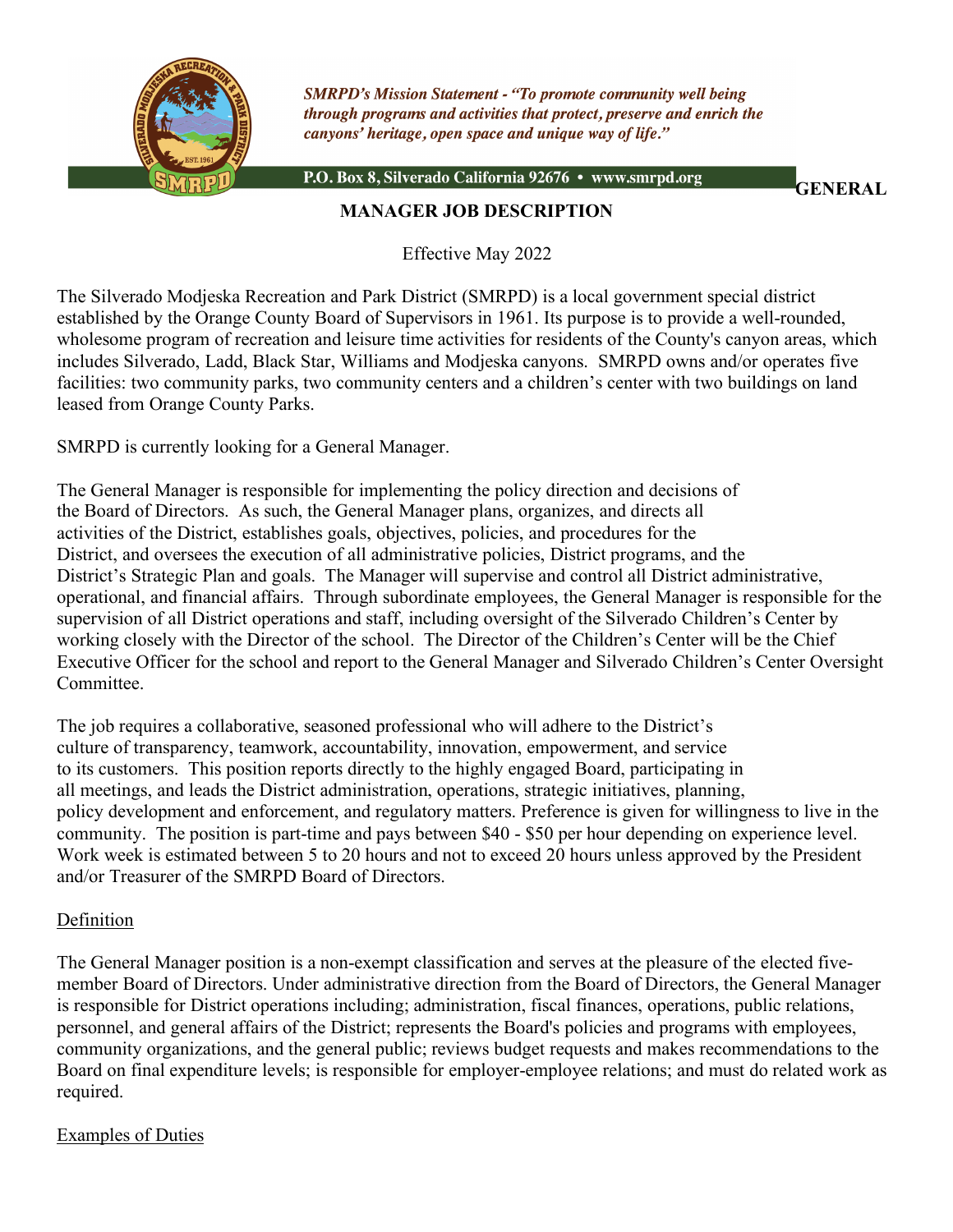- Serves as the Chief Administrative Officer for the District.
- Provides effective leadership and management for the efficient operation of the District.
- Exercises independent judgment and thought.
- Leads by example and mentors staff to reach their full potential.
- Provides legislative review and advocacy on Federal, State, and local issues affecting District operations.
- Advises the Board on issues and programs; prepares background information, evaluation of alternatives and recommendations on all issues and action proposals considered by the Board. Prepares concise, specific written board reports with clear recommendations and actions.
- Displays ability to follow-up with information, action, and conclusions with the Board.
- Maintains a close working relationship with the Board, and Board Committees. Advises and oversees development of the Board Agendas.
- Conducts a variety of special studies and surveys to determine the effectiveness of District programs.
- Represents and oversees the Board's policies and programs involving employees, community representatives, and other government agencies.
- Prepares, recommends for Board approval, and administers the District's annual budget including salaries, maintenance, and capital projects.
- Maintains continuous awareness of administrative practices and recommends changes which increase the efficiency and economy of District operations.
- Responsible for District personnel matters, including employment procedures, grievances, classification and pay, and employer-employee relations.
- Prepares leases and agreements with other agencies. Exhibits a high level of experience with contracts, agreements, and negotiating skills with other agencies.
- Maintains positive, open relationships with other agencies.
- Oversees collective bargaining negotiations when required.
- Prepares grant applications and maintains responsibility for proper administration of grants received.
- Prepares long-term capital improvement plans.
- Represents the District in matters involving Federal, State, and local regulatory agencies, as well as the media.
- Assures compliance with all laws and regulations; and assures the District's legal compliance.
- Provides public liaison to the general public, civic, regulatory or advocacy groups.
- Performs related duties as assigned.

### Essential Job Activities/Capabilities

- Communicate clearly with others verbally and in writing.
- Regularly uses a telephone and e-mail for communication.
- Operates a variety of office equipment and software.
- Sits for extended periods of time.
- Hearing and vision within normal ranges.
- Operates a motor vehicle.
- Performs minor physical activities which involve bending, lifting up to 15 pounds, and reaching.
- Solves complex problems requiring critical thinking and the ability to document solutions concisely and clearly.
- Works cooperatively and get along well with other people.

### Special Requirements

- 1. Must qualify for fiduciary bonding.
- 2. Must be able to work early mornings, evenings, and weekends.
- 3. Must be available to work following an emergency that affects the District's operations.
- 4. Prefer residency within District boundaries.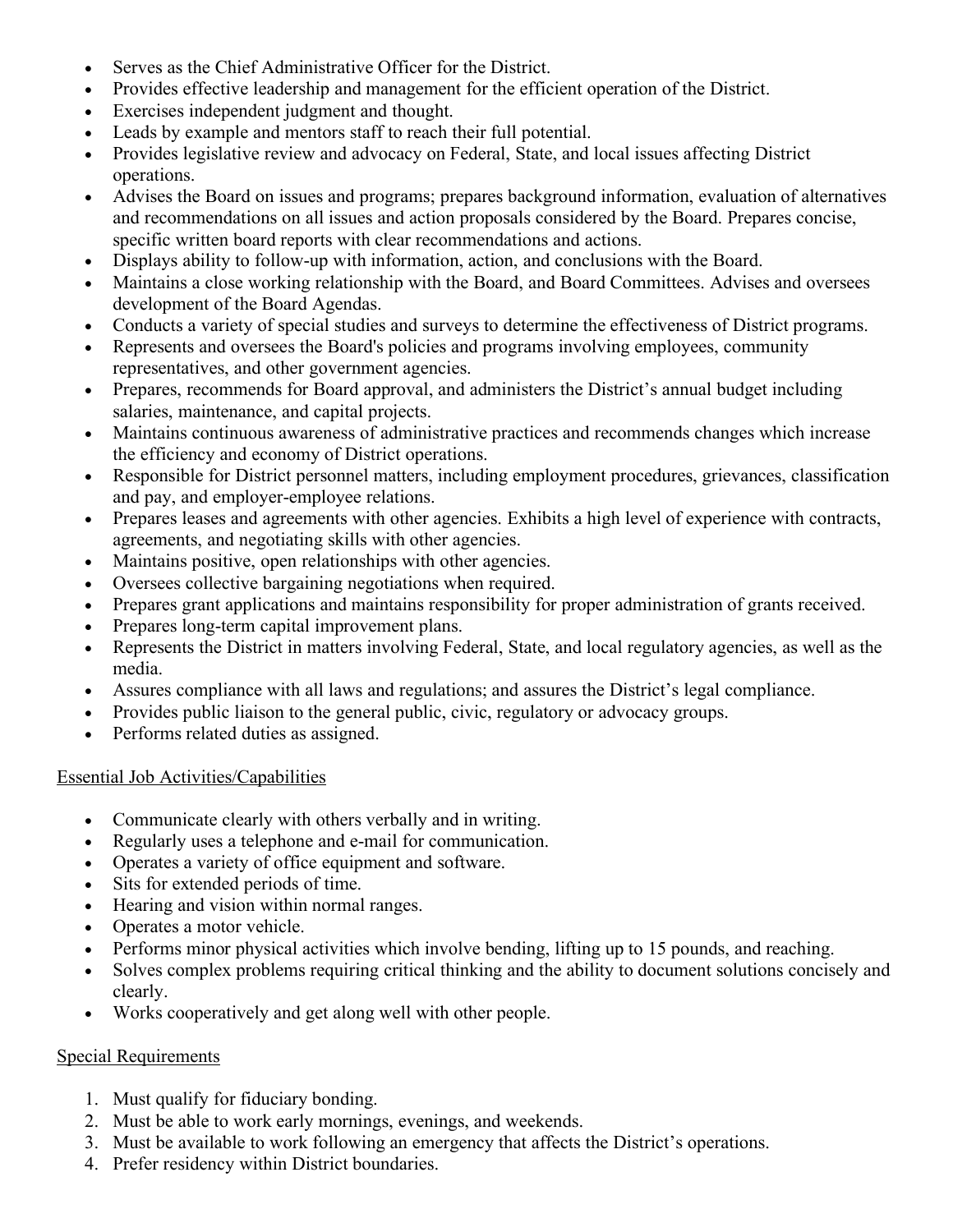# Skills and Knowledge

- Principles and practices of public administration, including administrative analysis, fiscal planning and control, and policy program development.
- Principles and practices of financial planning, budgeting, expenditure control, and reporting.
- Laws, rules, ordinances, and legislative processes controlling special District Board meetings, functions, programs, and operations.
- Principles and practices of planning, analyzing, and developing sound business recommendations.
- Organization, operations, and problems of special districts.
- Research and evaluation methods.
- Cost estimating and contract administration.
- Public personnel administration, and employer-employee relations.
- Principles and practices of personnel administration/management, supervision, and training including public sector employment law.
- Safety regulations and programs.
- Principles and practices of risk management.
- Desktop computer operation and standard applications software.
- Public, media, and staff relations.

### Ability to:

- Plan, organize, coordinate, and direct the work of staff to achieve efficient operations and meet program goals (without the need for micro-management).
- Analyze to assimilate and evaluate quantitative and qualitative information obtained from reports, studies, surveys, and budget documents and the ability to recall and use this information both verbally and in writing.
- Prepare and administer a District budgeting and fiscal control process.
- Collect, organize, and analyze data on a variety of topics.
- Develop and prepare effective, concise, and comprehensive correspondence, reports, and other written material including grant applications.
- Communicate well during public presentations.
- Exercise leadership, authority, and supervision tactfully and effectively.
- Evaluate and make recommendations on improvements to existing District operations, programs, and services.
- Provide advice and consultation to the Board of Directors on the development of ordinances, regulations, programs, and policies.
- Effectively represent the District's policies, programs, and services with individual citizens, community groups, and other government organizations.
- Establish and maintain cooperative working relationships with co-workers, the Board, outside agencies, and the public.

# Education and Experience

Any combination of education and experience which would likely provide the necessary knowledge, skills, and abilities is qualifying. A typical way to obtain the knowledge and abilities would be:

- **Experience:** Five to seven years of broad and extensive work experience in a management or administrative position. Background should include experience working with an elected Board or Commission, and the responsibility for the formulation and implementation of programs, budgets, and administrative operations.
- **Education:** Bachelor's Degree in Business Administration, Business Management, Public Administration, or a closely related field from an accredited four-year college or university.